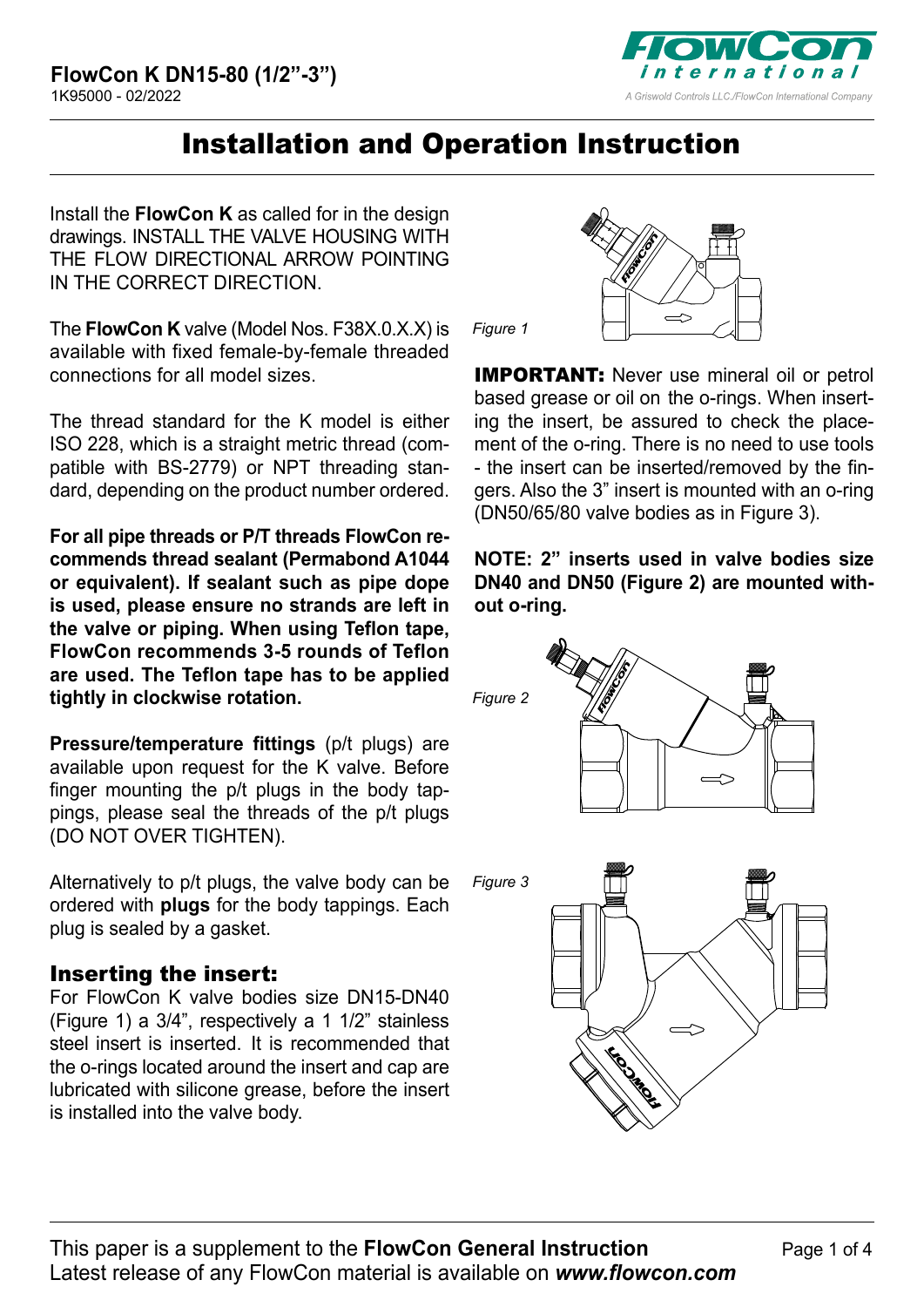

# Assembly drawing FlowCon K:

- A: Valve housing
- B: Stainless steel insert
- C: Cap incl. o-ring
- D1: P/t plug (2 pcs.)
- D2: Plug and gasket (2 of each)
- E: O-ring (only  $3/4$ ",  $1\frac{1}{2}$ " and  $3$ " cart.)

D1



#### General

It is recommended flushing the system before installing the insert in the valve body. Suitable flushing caps are available. Water must always be suitable treated, clean and free of debris. It is recommended that a strainer be installed prior to the valve body to prevent damage or blockage due to debris.

# Warranty obligation

Failure to abide by all recommendations as per this installation and operation instruction will void warranty.

#### *For latest updates pls. see [www.flowcon.com](http://www.flowcon.com)*

#### Stainless Steel Insert for DN15/20/25, 1/2"-1" (3/4" insert)

|        |      |            | Type 1        | Type 2         | Type 4         | Type 8         |
|--------|------|------------|---------------|----------------|----------------|----------------|
| l/sec  | l/hr | <b>GPM</b> | 10-95<br>kPaD | 22-210<br>kPaD | 40-390<br>kPaD | 90-880<br>kPaD |
| 0.0210 | 75.7 | 0.333      | F360111       |                |                |                |
| 0.0315 | 114  | 0.500      | F360101       |                |                |                |
| 0.0347 | 125  | 0.550      |               | F360211        |                |                |
| 0.0421 | 151  | 0.667      | F360102       |                |                |                |
| 0.0473 | 170  | 0.750      |               | F360201        | F360411        |                |
| 0.0631 | 227  | 1.00       | F360103       | F360202        | F360401        |                |
| 0.0694 | 250  | 1.10       |               |                |                | F360811        |
| 0.0841 | 303  | 1.33       | F360104       |                | F360402        |                |
| 0.0946 | 341  | 1.50       |               | F360203        |                | F360801        |
| 0.105  | 379  | 1.67       | F360105       |                |                |                |
| 0.126  | 454  | 2.00       | F360106       | F360204        | F360403        | F360802        |
| 0.147  | 530  | 2.33       | F360107       |                |                |                |
| 0.158  | 568  | 2.50       |               | F360205        |                |                |
| 0.168  | 606  | 2.67       | F360108       |                | F360404        |                |
| 0.189  | 681  | 3.00       |               | F360206        |                | F360803        |
| 0.210  | 757  | 3.33       | F360110       |                | F360405        |                |
| 0.221  | 795  | 3.50       |               | F360207        |                |                |
| 0.252  | 908  | 4.00       | F360112       | F360208        | F360406        | F360804        |
| 0.294  | 1060 | 4.67       | F360114       |                | F360407        |                |
| 0.315  | 1140 | 5.00       | F360116       | F360210        |                | F360805        |
| 0.336  | 1210 | 5.33       |               |                | F360408        |                |
| 0.379  | 1360 | 6.00       |               | F360212        |                | F360806        |
| 0.421  | 1510 | 6.67       |               |                | F360410        |                |
| 0.442  | 1590 | 7.00       |               | F360214        |                | F360807        |
| 0.505  | 1820 | 8.00       |               | F360216        | F360412        | F360808        |
| 0.589  | 2120 | 9.33       |               |                | F360414        |                |
| 0.631  | 2270 | 10.0       |               |                | F360416        | F360810        |
| 0.757  | 2730 | 12.0       |               |                |                | F360812        |
| 0.883  | 3180 | 14.0       |               |                |                | F360814        |
| 1.01   | 3630 | 16.0       |               |                |                | F360816        |

*Accuracy ±5%*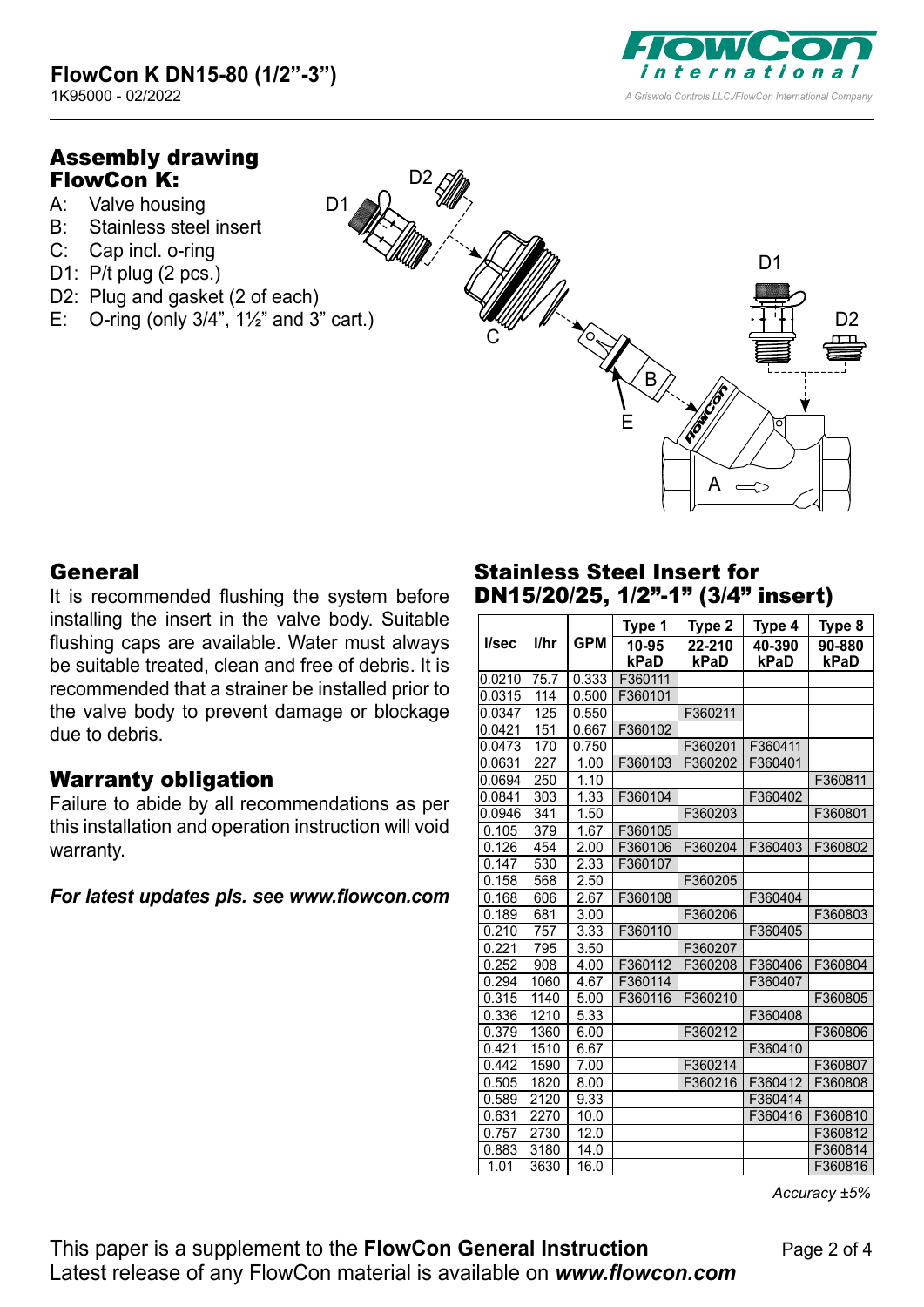

### Stainless Steel Insert for DN25/32/40, 1"-1 1/2" (1 1/2" insert)

|       |      |            | Type 1        | Type 2         | Type 4         | Type 8         |
|-------|------|------------|---------------|----------------|----------------|----------------|
| l/sec | l/hr | <b>GPM</b> | 10-95<br>kPaD | 22-210<br>kPaD | 40-390<br>kPaD | 90-880<br>kPaD |
| 0.189 | 681  | 3.00       | F361109       |                |                |                |
| 0.210 | 757  | 3.33       | F361110       |                |                |                |
| 0.252 | 908  | 4.00       | F361112       |                |                |                |
| 0.284 | 1020 | 4.50       |               | F361209        |                |                |
| 0.294 | 1060 | 4.67       | F361114       |                |                |                |
| 0.315 | 1140 | 5.00       |               | F361210        |                |                |
| 0.336 | 1210 | 5.33       | F361116       |                |                |                |
| 0.379 | 1360 | 6.00       | F361118       | F361212        | F361409        |                |
| 0.421 | 1510 | 6.67       | F361120       |                | F361410        |                |
| 0.442 | 1590 | 7.00       |               | F361214        |                |                |
| 0.463 | 1670 | 7.33       | F361122       |                |                |                |
| 0.505 | 1820 | 8.00       | F361124       | F361216        | F361412        |                |
| 0.547 | 1970 | 8.67       | F361126       |                |                |                |
| 0.568 | 2040 | 9.00       |               | F361218        |                | F361809        |
| 0.589 | 2120 | 9.33       | F361128       |                | F361414        |                |
| 0.631 | 2270 | 10.0       | F361130       | F361220        |                | F361810        |
| 0.673 | 2420 | 10.7       | F361132       |                | F361416        |                |
| 0.694 | 2500 | 11.0       |               | F361222        |                |                |
| 0.715 | 2570 | 11.3       | F361134       |                |                |                |
| 0.757 | 2730 | 12.0       | F361136       | F361224        | F361418        | F361812        |
| 0.799 | 2880 | 12.7       | F361138       |                |                |                |
| 0.820 | 2950 | 13.0       |               | F361226        |                |                |
| 0.841 | 3030 | 13.3       | F361140       |                | F361420        |                |
| 0.883 | 3180 | 14.0       | F361142       | F361228        |                | F361814        |
| 0.925 | 3330 | 14.7       | F361144       |                | F361422        |                |
| 0.946 | 3410 | 15.0       |               | F361230        |                |                |
| 1.01  | 3630 | 16.0       |               | F361232        | F361424        | F361816        |
| 1.07  | 3860 | 17.0       |               | F361234        |                |                |
| 1.09  | 3940 | 17.3       |               |                | F361426        |                |
| 1.14  | 4090 | 18.0       |               | F361236        |                | F361818        |
| 1.18  | 4240 | 18.7       |               |                | F361428        |                |
| 1.20  | 4320 | 19.0       |               | F361238        |                |                |
| 1.26  | 4540 | 20.0       |               | F361240        | F361430        | F361820        |
| 1.32  | 4770 | 21.0       |               | F361242        |                |                |
| 1.35  | 4850 | 21.3       |               |                | F361432        |                |
| 1.39  | 5000 | 22.0       |               | F361244        |                | F361822        |
| 1.43  | 5150 | 22.7       |               |                | F361434        |                |
| 1.51  | 5450 | 24.0       |               |                | F361436        | F361824        |
| 1.60  | 5750 | 25.3       |               |                | F361438        |                |
| 1.64  | 5910 | 26.0       |               |                |                | F361826        |
| 1.68  | 6060 | 26.7       |               |                | F361440        |                |
| 1.77  | 6360 | 28.0       |               |                | F361442        | F361828        |
| 1.85  | 6660 | 29.3       |               |                | F361444        |                |
| 1.89  | 6810 | 30.0       |               |                |                | F361830        |
| 2.02  | 7270 | 32.0       |               |                |                | F361832        |
| 2.15  | 7720 | 34.0       |               |                |                | F361834        |
| 2.27  | 8180 | 36.0       |               |                |                | F361836        |
| 2.40  | 8630 | 38.0       |               |                |                | F361838        |
| 2.52  | 9080 | 40.0       |               |                |                | F361840        |
| 2.65  | 9540 | 42.0       |               |                |                | F361842        |
| 2.78  | 9990 | 44.0       |               |                |                | F361844        |

#### Stainless Steel Insert for DN40/50, 1 1/2"-2"  $(2"$  insert)

|       |       |            | Type 1           | Type 2          | Type 4           | Type 8         |
|-------|-------|------------|------------------|-----------------|------------------|----------------|
| l/sec | l/hr  | <b>GPM</b> | 10-95<br>kPaD    | 22-210<br>kPaD  | 40-390<br>kPaD   | 90-880<br>kPaD |
| 0.757 | 2730  | 12.0       | F3C2136          |                 |                  |                |
| 0.883 | 3180  | 14.0       | F3C2142          |                 |                  |                |
| 1.01  | 3630  | 16.0       | F3C2148          |                 |                  |                |
| 1.14  | 4090  | 18.0       | F3C2154 F3C2236  |                 |                  |                |
| 1.26  | 4540  | 20.0       | F3C2160          |                 |                  |                |
| 1.32  | 4770  | 21.0       |                  | F3C2242         |                  |                |
| 1.39  | 5000  | 22.0       | F3C2166          |                 |                  |                |
| 1.51  | 5450  | 24.0       |                  | F3C2172 F3C2248 | F3C2436          |                |
| 1.64  | 5910  | 26.0       | F3C2178          |                 |                  |                |
| 1.70  | 6130  | 27.0       |                  | F3C2254         |                  |                |
| 1.77  | 6360  | 28.0       | F3C2184          |                 | F3C2442          |                |
| 1.89  | 6810  | 30.0       | F3C2190 F3C2260  |                 |                  |                |
| 2.02  | 7270  | 32.0       | F3C2196          |                 | F3C2448          |                |
| 2.08  | 7490  | 33.0       |                  | F3C2266         |                  |                |
| 2.15  | 7720  | 34.0       | F3C21102         |                 |                  |                |
| 2.27  | 8180  | 36.0       | F3C21108 F3C2272 |                 | F3C2454 F3C2836  |                |
| 2.40  | 8630  | 38.0       | F3C21114         |                 |                  |                |
| 2.46  | 8860  | 39.0       |                  | F3C2278         |                  |                |
| 2.52  | 9080  | 40.0       |                  |                 | F3C2460          |                |
| 2.65  | 9540  | 42.0       |                  | F3C2284         |                  | F3C2842        |
| 2.78  | 9990  | 44.0       |                  |                 | F3C2466          |                |
| 2.84  | 10200 | 45.0       |                  | F3C2290         |                  |                |
| 3.03  | 10900 | 48.0       |                  |                 | F3C2296 F3C2472  | F3C2848        |
| 3.22  | 11600 | 51.0       |                  | F3C22102        |                  |                |
| 3.28  | 11800 | 52.0       |                  |                 | F3C2478          |                |
| 3.41  | 12300 | 54.0       |                  | F3C22108        |                  | F3C2854        |
| 3.53  | 12700 | 56.0       |                  |                 | F3C2484          |                |
| 3.60  | 12900 | 57.0       |                  | F3C22114        |                  |                |
| 3.79  | 13600 | 60.0       |                  |                 | F3C2490          | F3C2860        |
| 4.04  | 14500 | 64.0       |                  |                 | F3C2496          |                |
| 4.16  | 15000 | 66.0       |                  |                 |                  | F3C2866        |
| 4.29  | 15400 | 68.0       |                  |                 | F3C24102         |                |
| 4.54  | 16400 | 72.0       |                  |                 | F3C24108 F3C2872 |                |
| 4.79  | 17300 | 76.0       |                  |                 | F3C24114         |                |
| 4.92  | 17700 | 78.0       |                  |                 |                  | F3C2878        |
| 5.30  | 19100 | 84.0       |                  |                 |                  | F3C2884        |
| 5.68  | 20400 | 90.0       |                  |                 |                  | F3C2890        |
| 6.06  | 21800 | 96.0       |                  |                 |                  | F3C2896        |
| 6.44  | 23200 | 102        |                  |                 |                  | F3C28102       |
| 6.81  | 24500 | 108        |                  |                 |                  | F3C28108       |
| 7.19  | 25900 | 114        |                  |                 |                  | F3C28114       |

*Accuracy ±5%*

*Accuracy ±5%*